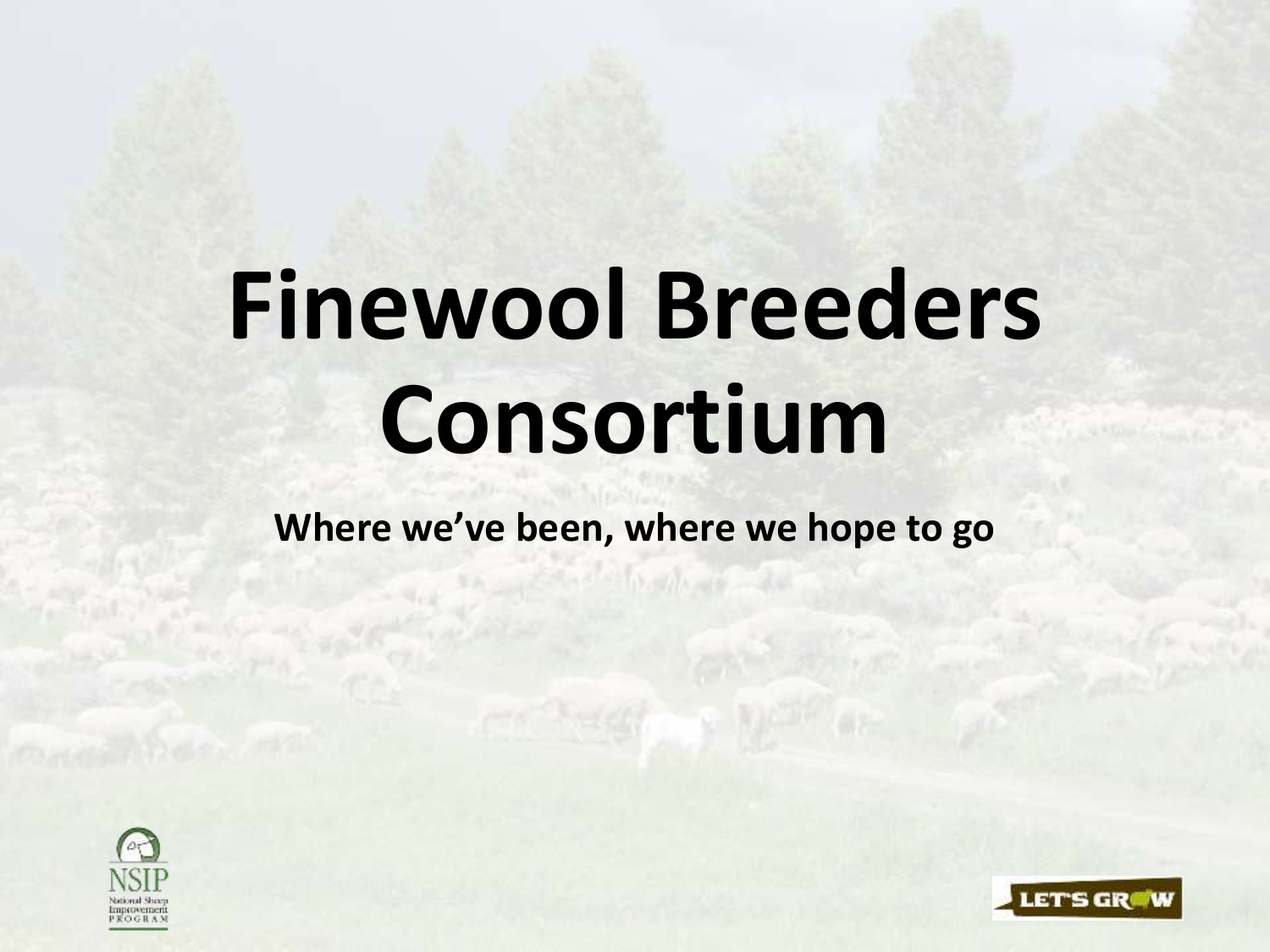## Finewool Breeders Consortium **Statement of Principle**

**We are a group of finewool sheep seed stock producers, enrolled in and actively using NSIP, who aim to improve the profitability of the US sheep industry by using NSIP records and other proven subjective and objective measures to increase weaning weights, weaning percentage, wool weights, wool staple length, and decrease fiber diameter in the US sheep flock. We aim to do this while producing low maintenance sheep that are adaptable to all climates and management systems.**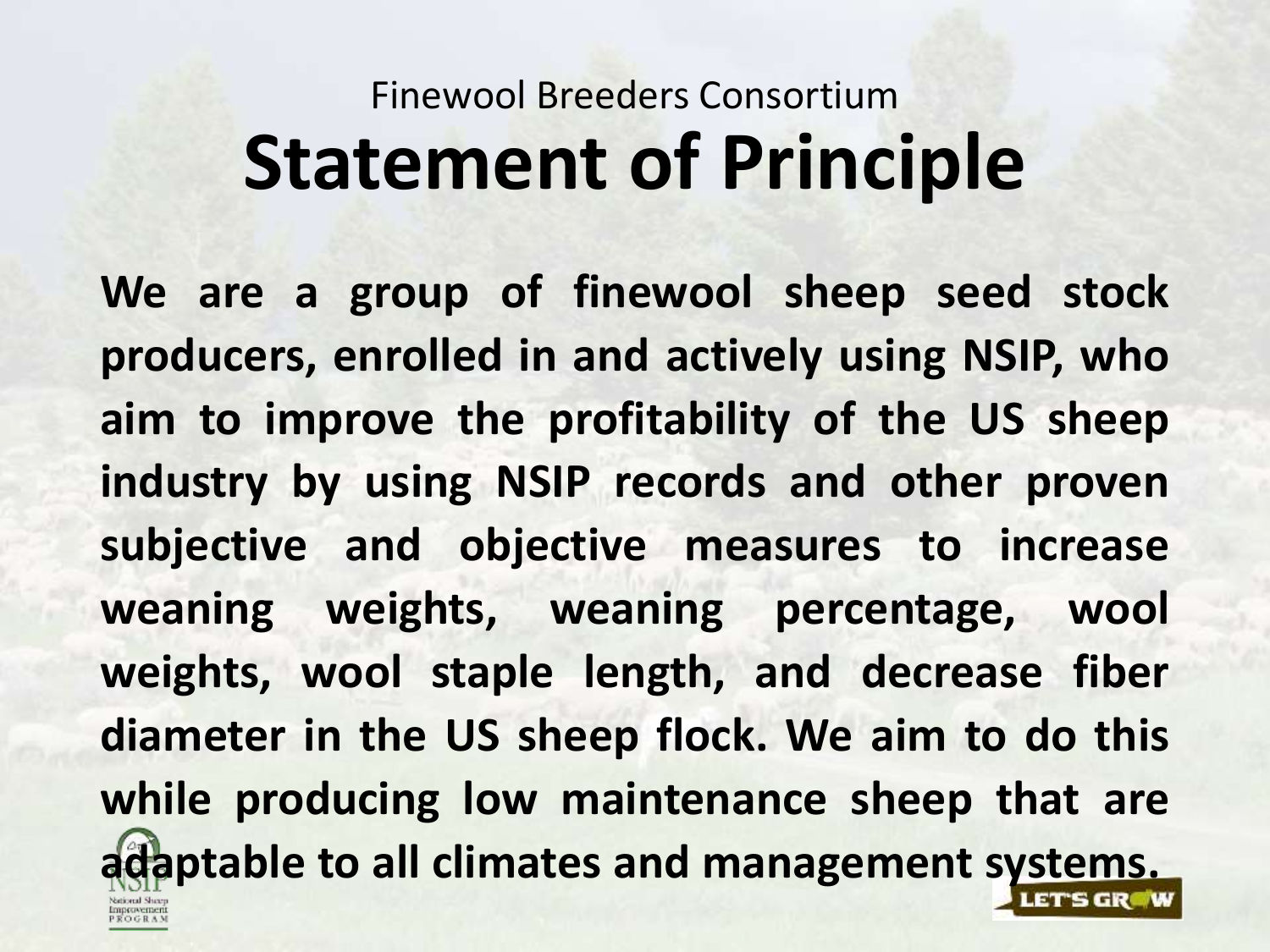#### Finewool Breeders Consortium **What's Been Done**

- **Let's Grow grant for initial meeting**
- **Fort Collins, September 2015**
	- **Variety of breeders**
	- **Industry leaders**
	- **Tours and informational speakers**

LET'S GR

• **Agreed to continue as a group**

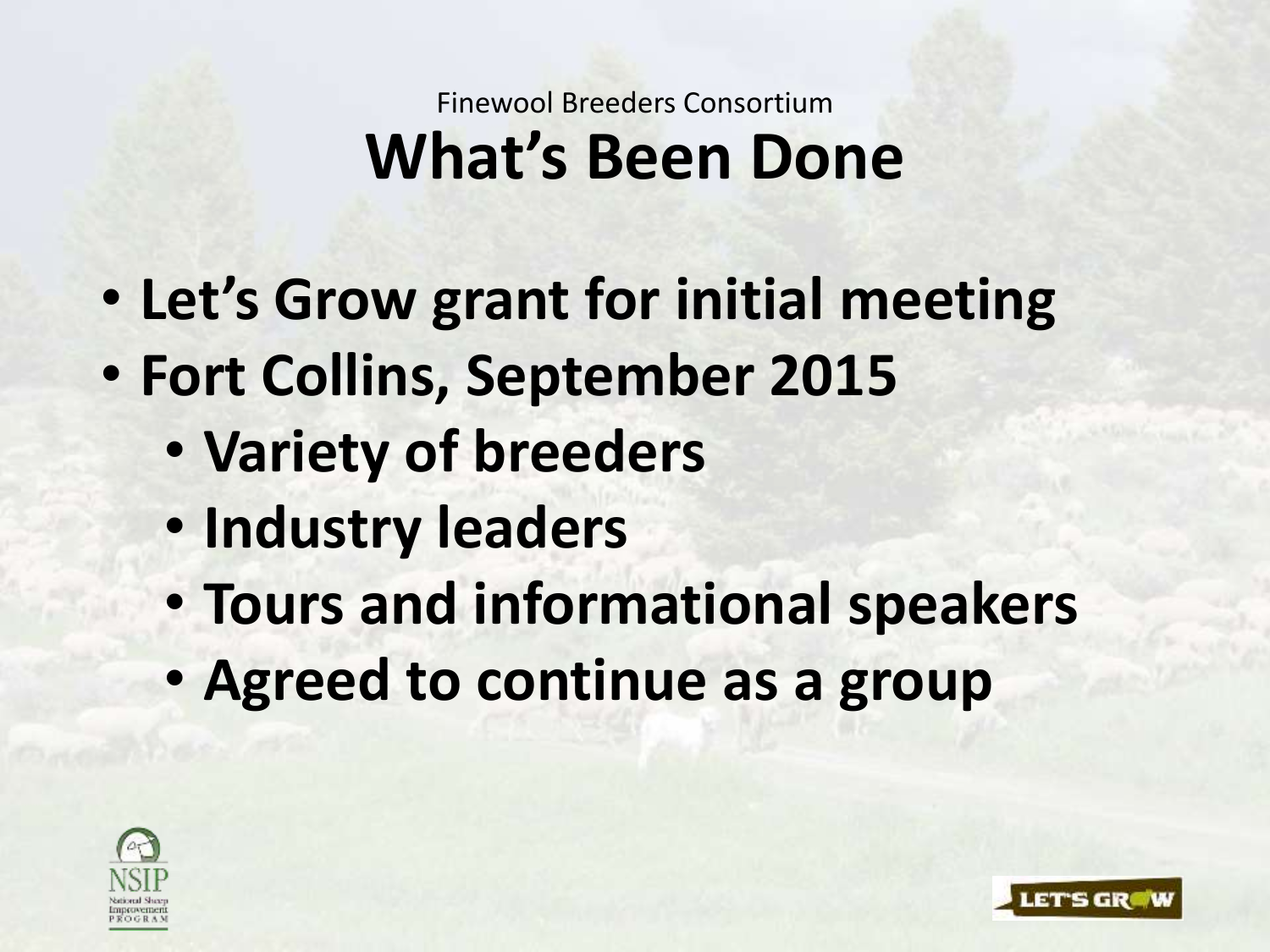#### Finewool Breeders Consortium **What's Been Done**

- **Let's Grow grant for second meeting**
	- **Dubois, August 2016**
		- 8 flocks represented from 5 states
		- NSIP, Let's Grow, USSES, ASI
	- **Agreed to formalize the group**
	- **Develop finewool sub-index**
	- **NSIP linkage project at Helle Ranch**

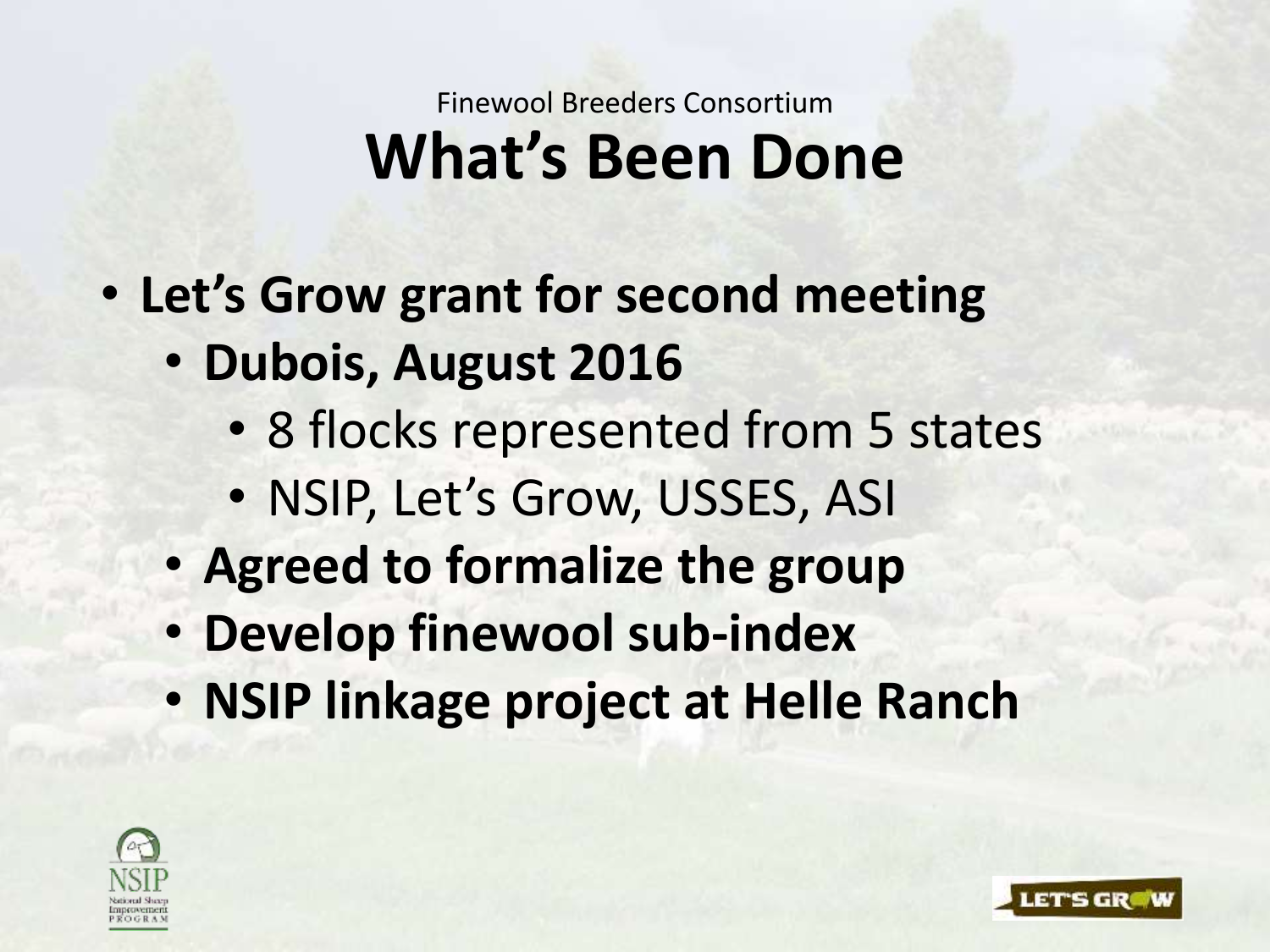### Finewool Breeders Consortium **NSIP Wool Index Grant**

- **NSIP indexes do not place a sufficient amount of emphasis on wool production**
- **Grad student will work with the group and wool industry to prioritize measurables**
	- **fiber diameter**
	- **staple length**
	- **fleece weight**





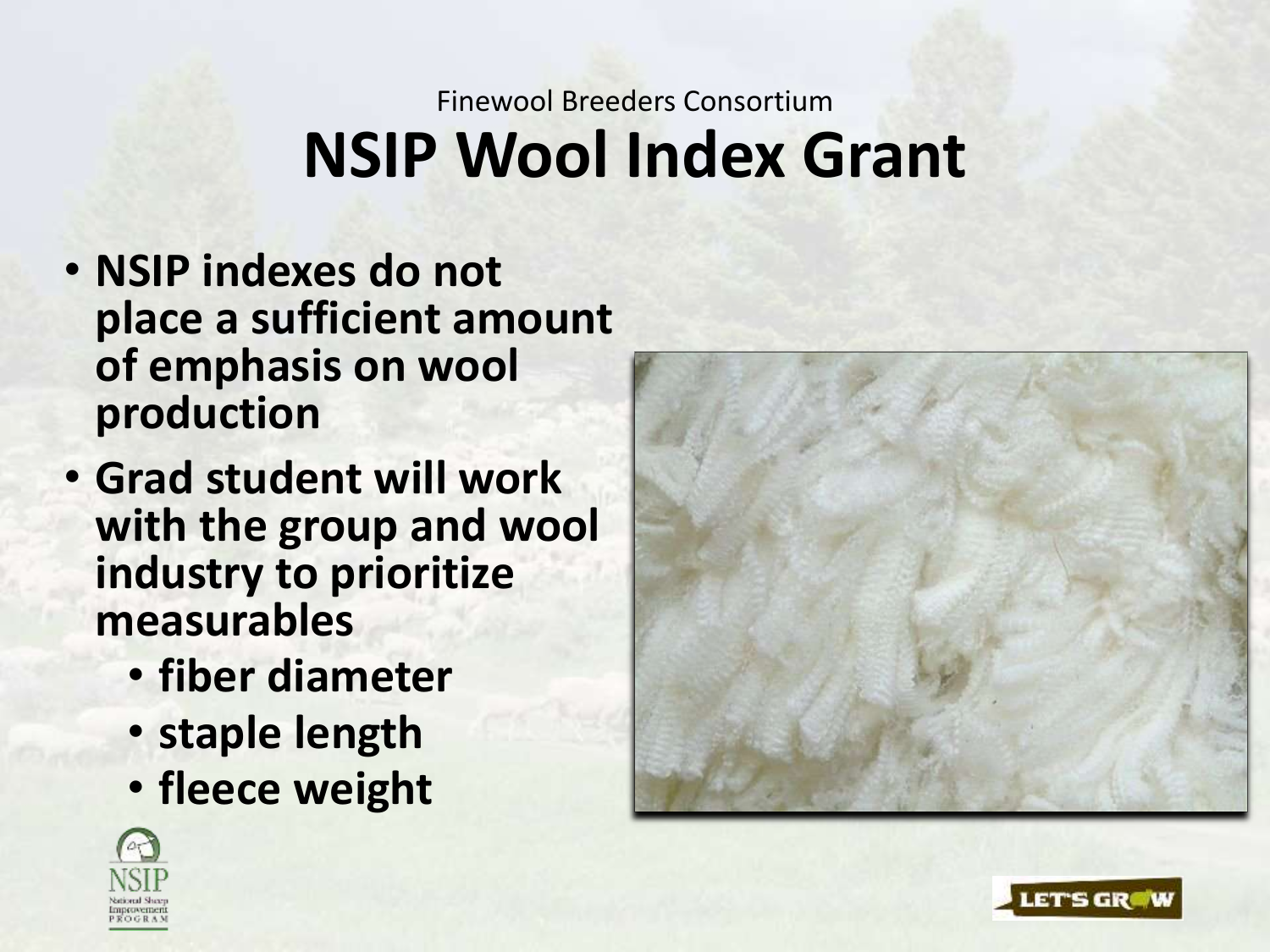#### Finewool Breeders Consortium **NSIP Wool Index Grant**

- **Develop a wool index**
- **\$value indexes used by the various beef breeds**
- **Candidate in place in the next 18 months, project completion 2-3 years after that.**
- **We will assist with locating other sources of funding if required.**

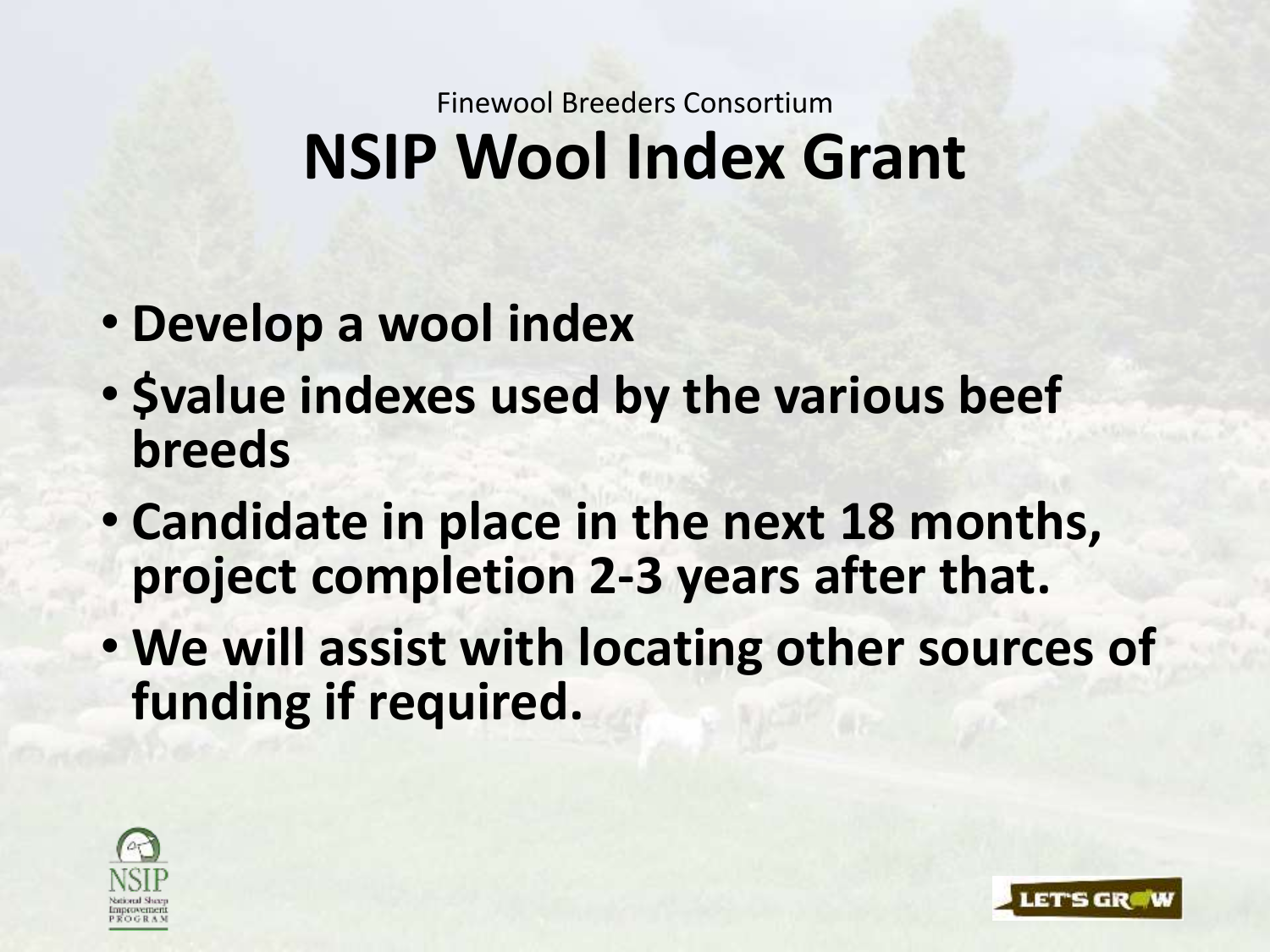Finewool Breeders Consortium

## **NSIP Data Genetic Linkage Project Grant**

- **216 yearling ewes split into 12 breeding groups** 
	- **Designed by Dr. Tom Murphy from MSU.**
- **Exposed for ~20 days**
- **Run as one group until weaning.**
- **John will collect and submit data on these lambs throughout their residence on his ranch.**





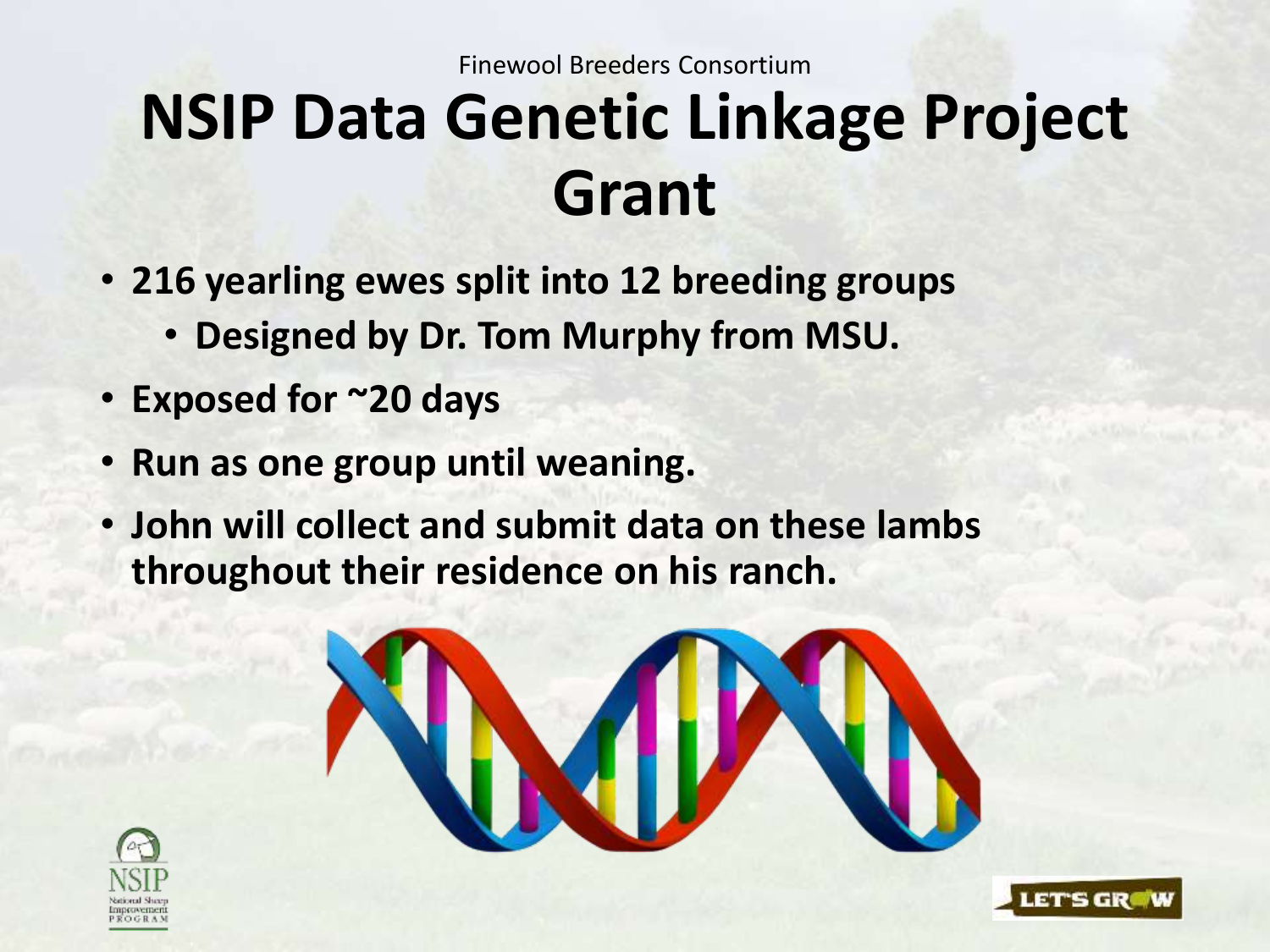## **NSIP Data Genetic Linkage Project Grant**

- **Increase the genetic connectedness among our group**
- **Allow a high degree of confidence when comparing the NSIP data of the flocks in our group.**
- **Profit**



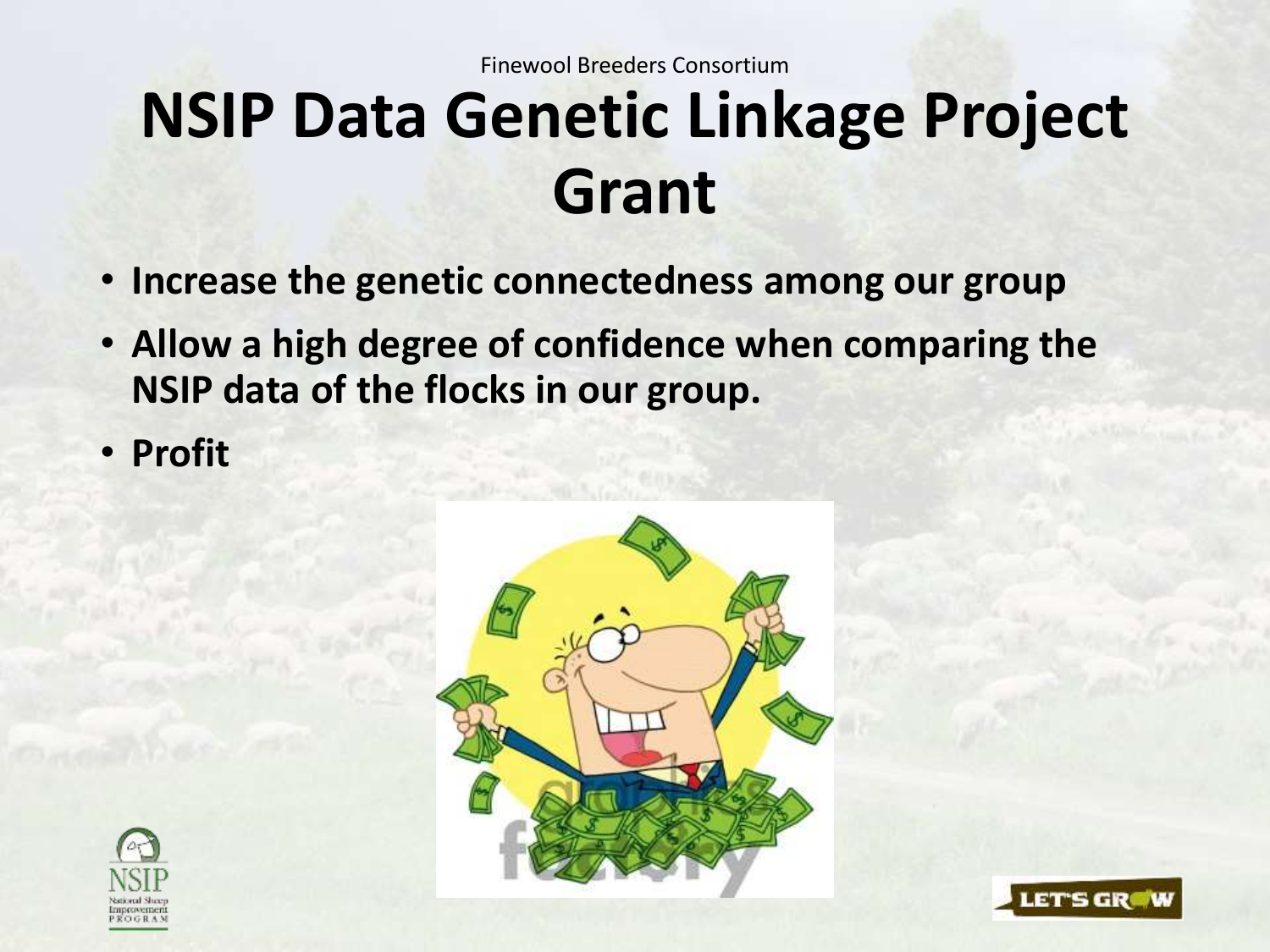Finewool Breeders Consortium **The Future**

- **Meet on an annual basis**
- **Continue to strengthen the genetic links among finewool sheep**
- **Identify superior sires**
- **Label superior rams and ewes for our customers**

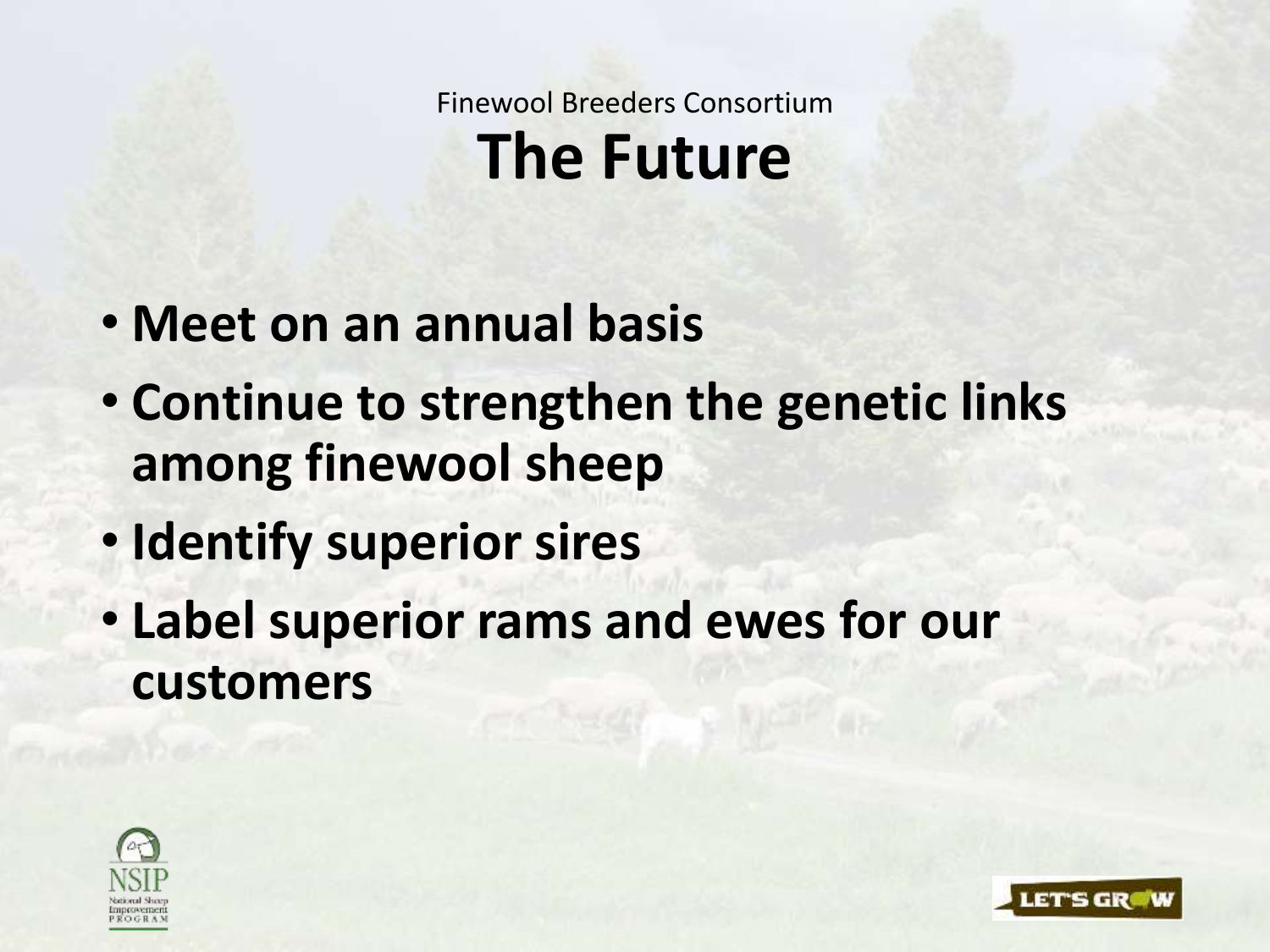Finewool Breeders Consortium **The Future**

D

LET'S GROW

- **Label superior rams and ewes for our customers**
- **Work with NSIP**
- **Genomics**
- **Increase our membership**

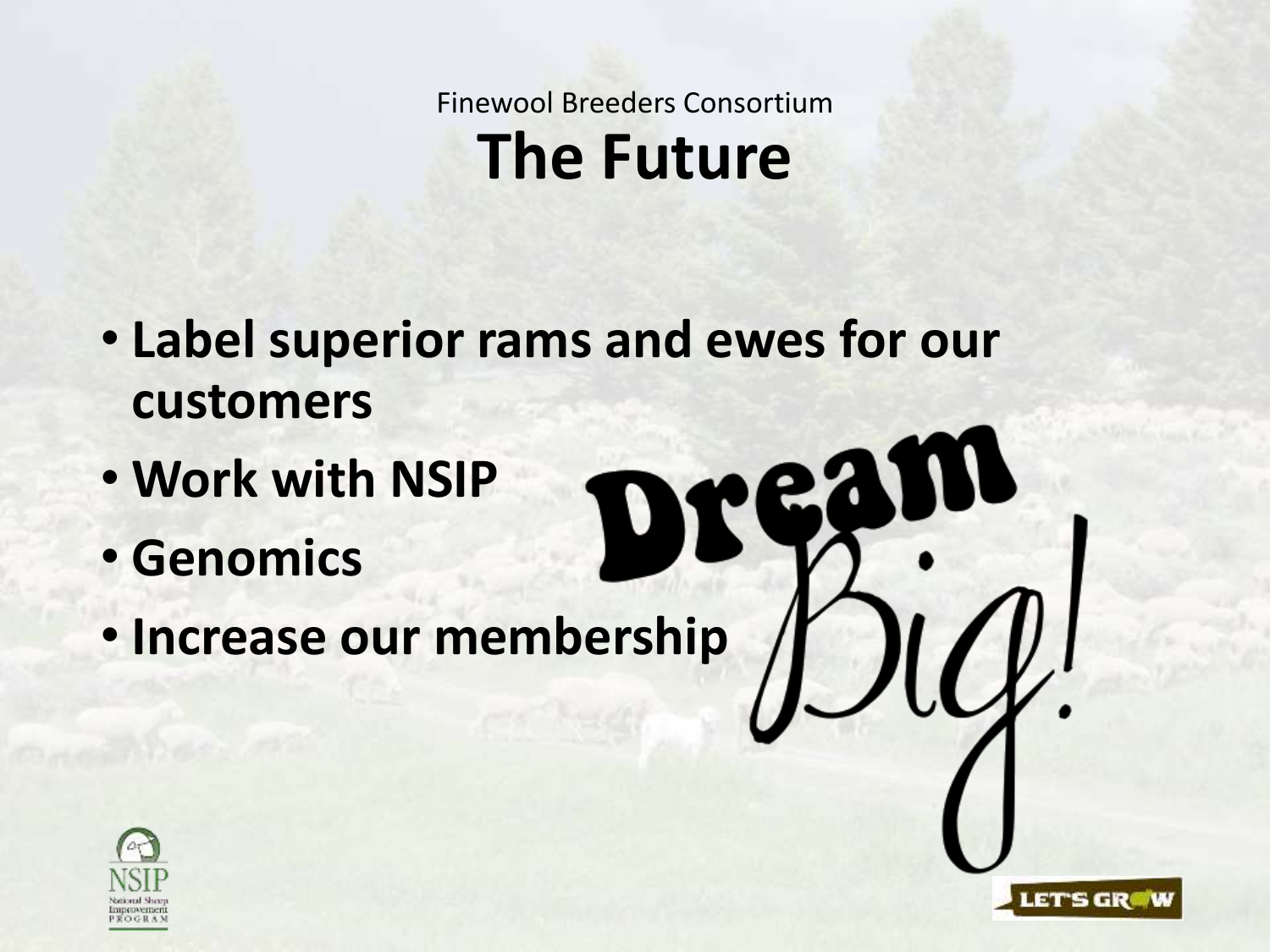Finewool Breeders Consortium

## **Conclusion**

### • **Thanks to**

- **Lets Grow for your financial backing**
- •**Dr. Dave Notter, USSES**
- •**Dr. Tom Murphy, MSU**
- •**Dr. Ron Lewis, UNL**
- •**Dr. Lisa Surber, ASI**
- **Rusty Burgett, NSIP**
- **Most of all Dr. Reid Redden, TAM**